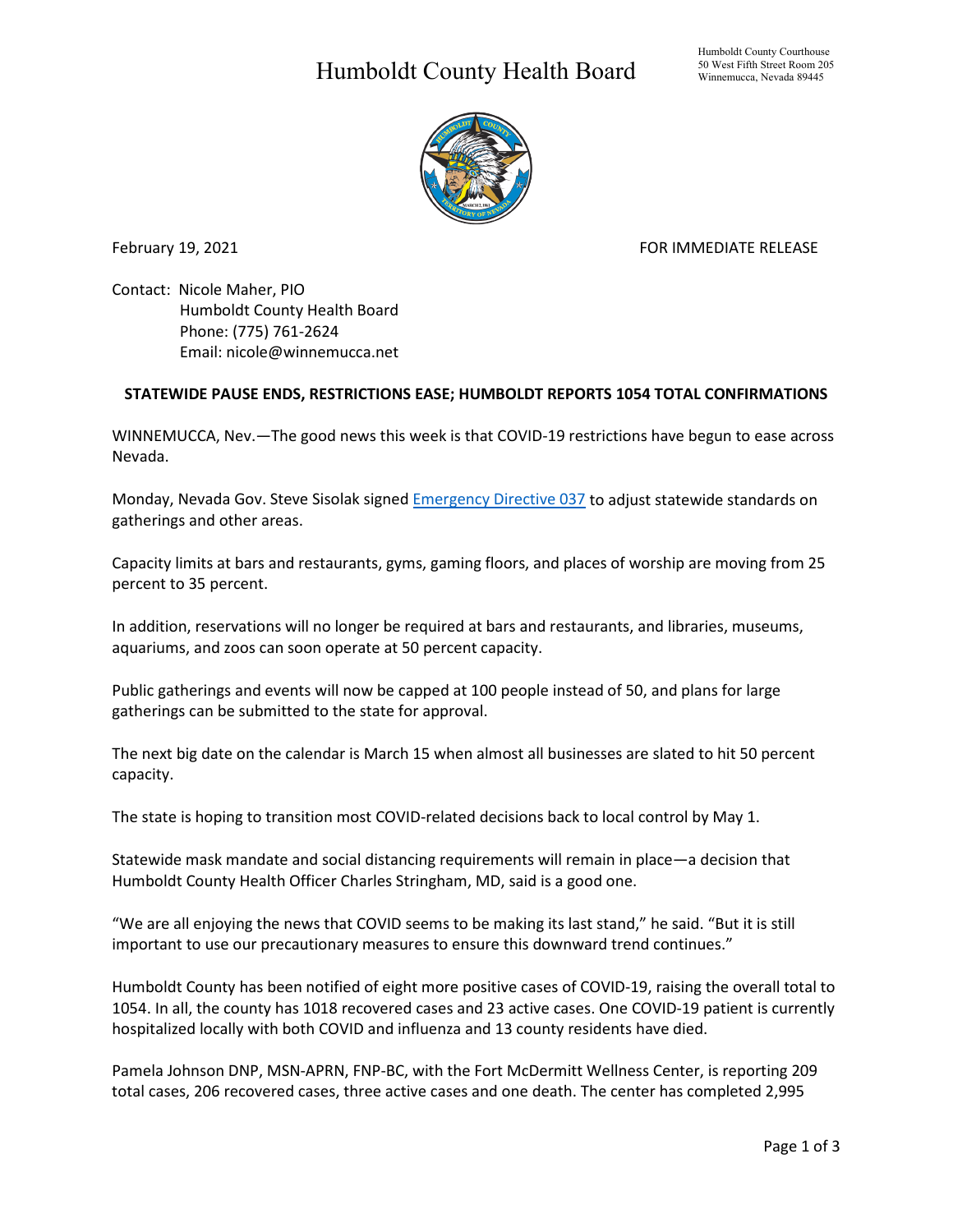tests. Fort McDermitt has chosen to report separately from Humboldt County.

Based on available information, close contacts of the newest Humboldt County cases are being notified and are following self-isolation procedures to prevent community spread of the virus.

| Case $#$ | <b>Gender</b> | <b>Age Range</b> | <b>Contact</b>            | <b>Status</b>  |
|----------|---------------|------------------|---------------------------|----------------|
| 1054     | Woman         | 80s              | Investigation in progress | Self-isolating |
| 1053     | Man           | 60s              | Investigation in progress | Self-isolating |
| 1052     | Female        | Child            | Investigation in progress | Self-isolating |
| 1051     | Woman         | 20s              | Investigation in progress | Self-isolating |
| 1050     | Male          | Child            | Investigation in progress | Self-isolating |
| 1049     | Man           | 30 <sub>s</sub>  | Investigation in progress | Self-isolating |
| 1048     | Male          | Child            | Investigation in progress | Self-isolating |
| 1047     | Male          | Child            | Investigation in progress | Self-isolating |

Brief summary information of Humboldt County's latest cases follows:

To prevent the spread of COVID-19 in Humboldt County:

- Wear a mask around anyone not of the same household.
- Maintain 6 feet of distance from non-household members at all times.
- Wash hands often with soap and water for at least 20 seconds. If soap and water are not available, use an alcohol-based hand sanitizer.
- Self-isolate following a known exposure, or while waiting for COVID-19 results.
- Stay informed. The COVID-19 situation is changing frequently. Up-to-date information is available on the Centers for Disease Control and Prevention (CDC) [website.](http://www.cdc.gov/coronavirus/2019-ncov/index.html)

COVID-19 testing locations in Humboldt County include:

- **Humboldt General Hospital Screening Clinic** Offers drive-thru screening for asymptomatic persons from 8 a.m. to 5 p.m. Monday through Friday (closed from noon to 1 p.m. for lunch), and byappointment screening with a provider for symptomatic persons from 8 a.m. to 8 p.m. Monday through Wednesday (closed from noon to 1 p.m. for lunch; call 775-623-5222, ext. 1379 to schedule an appointment). Located at 51 E. Haskell Street, across from Humboldt General Hospital.
- **Golden Valley Medical Center** Private clinic serving Nevada Gold Mines offers screening for asymptomatic and symptomatic persons. Call (775) 625-4653 for an appointment.
- **Ridley's Pharmacy** Offers in-vehicle, self-administered asymptomatic and symptomatic testing. Go [here](https://www.doineedacovid19test.com/Winnemucca_NV_1098.html) and follow the prompts to schedule an appointment.
- **HGH Emergency Department**  Those who experience severe COVID-like symptoms should go directly to the HGH Emergency Department, which is open 24 hours a day, or call 9-1-1 for emergency assistance.

Local COVID-19 information is available in Spanish [@CovidEspanol.](https://www.facebook.com/CovidEspanol) Humboldt County COVID-19 updates and information are available in English at [@HumboldtCountyNV,](https://www.facebook.com/humboldtcountynv) at [www.hcnv.us](http://www.hcnv.us/) and at The Humboldt [County Report.](https://spark.adobe.com/page/llU1h2xbgNKeR/)

Humboldt County has established a COVID-19 vaccine recorded information line in both English and